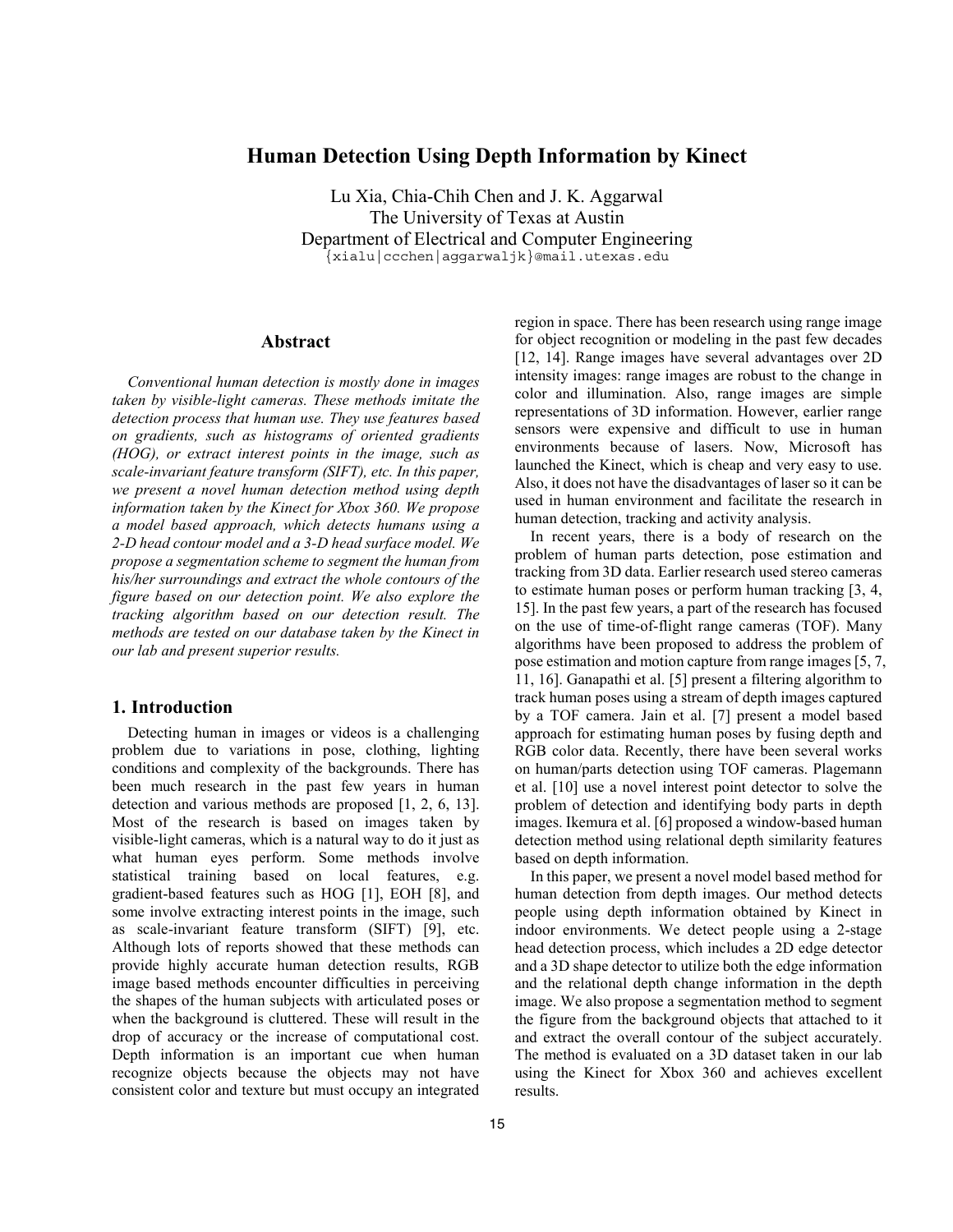

Fig. 1. Overview of our human detection method.

Our algorithm utilizes depth information only. It can also be combined with traditional gradient based approaches to give faster and more accurate detection. The detection algorithm can also serve as an initial step of the research on pose estimation, tracking, or activity recognition using depth information.

Our paper is organized as follows. Section 2 gives an overview of our method. Section 3 describes the 2D chamfer distance match. Section 4 describes 3D model fitting. Section 5 gives detail on extracting the whole contour of people. Section 6 gives our preliminary research on tracking. Section 7 discusses the experimental results. Section 8 concludes the paper and gives possible directions for future research.

#### **2. Overview of the method**

This section provides an overview of the major steps in our method, which is summarized in Fig. 1. Implementation details are presented in Section 3 through Section 6.

Given an input depth array, we first reduce noise and smooth the array for later process. We use a 2-stage head detection process to locate the people. We first explore the boundary information embedded in the depth array to locate the candidate regions that may indicate the appearance of people. The algorithm used here is 2D chamfer distance matching. It scans across the whole image and gives the possible regions that may contain people. We examine each of these regions using a 3D head model, which utilizes the relational depth information of the array for verification. We extract the parameters of the head from the depth array and use the parameter to build a 3D head model. Then we match the 3D model against all the detected regions to make a final estimation. We also develop a region growing algorithm to find the entire body of the person and extract his/her whole body contour. To do it accurately, we propose a segmentation method to segment the body and the objects that are connected to it. Also, we show some preliminary research on tracking using our detection result.

## **3. 2D chamfer distance matching**

#### **3.1. Preprocessing**

 To prepare the data for our processing, some basic pre-processing is needed. In the depth image taken by the Kinect, all the points that the sensor is not able to measure depth are offset to 0 in the output array. We regard it as a kind of noise. To avoid its interference, we want to recover its true depth value. We suppose that the space is continuous, and the missing point is more likely to have a similar depth value to its neighbors. With this assumption, we regard all the 0 pixels as vacant and need to be filled. We use the nearest neighbor interpolation algorithm to fill these pixels and get a depth array that has meaningful values in all the pixels. Then we use median filter with a 4×4 window on the depth array to make the data smooth.

#### **3.2. 2D chamfer distance matching**

The first stage of the method is to use the edge information embedded in the depth array to locate the possible regions that may indicate the appearance of a person. It is a rough scanning approach in that we need to have a rough detection result with a false negative rate as low as possible but may have a comparatively high false positive rate to provide to the next stage. We use 2D chamfer distance matching in this stage for quick processing. Also, chamfer distance matching is a good 2D shape matching algorithm that is invariant to scale, and it utilizes the edge information in the depth array which means the boundary of all the objects in the scene. We use Canny edge detector to find all edges in the depth array. To reduce calculation and reduce the disturbance from the surrounding irregular objects, we eliminate all the edges whose sizes are smaller than a certain threshold. (Here, the size of the edge is determined by the pixels it contained.) Results of chamfer distance matching are shown in Fig. 2.

We use a binary head template shown in Fig. 2(d) and match the template to the resulted edge image. To increase the efficiency, a distance transform is calculated before the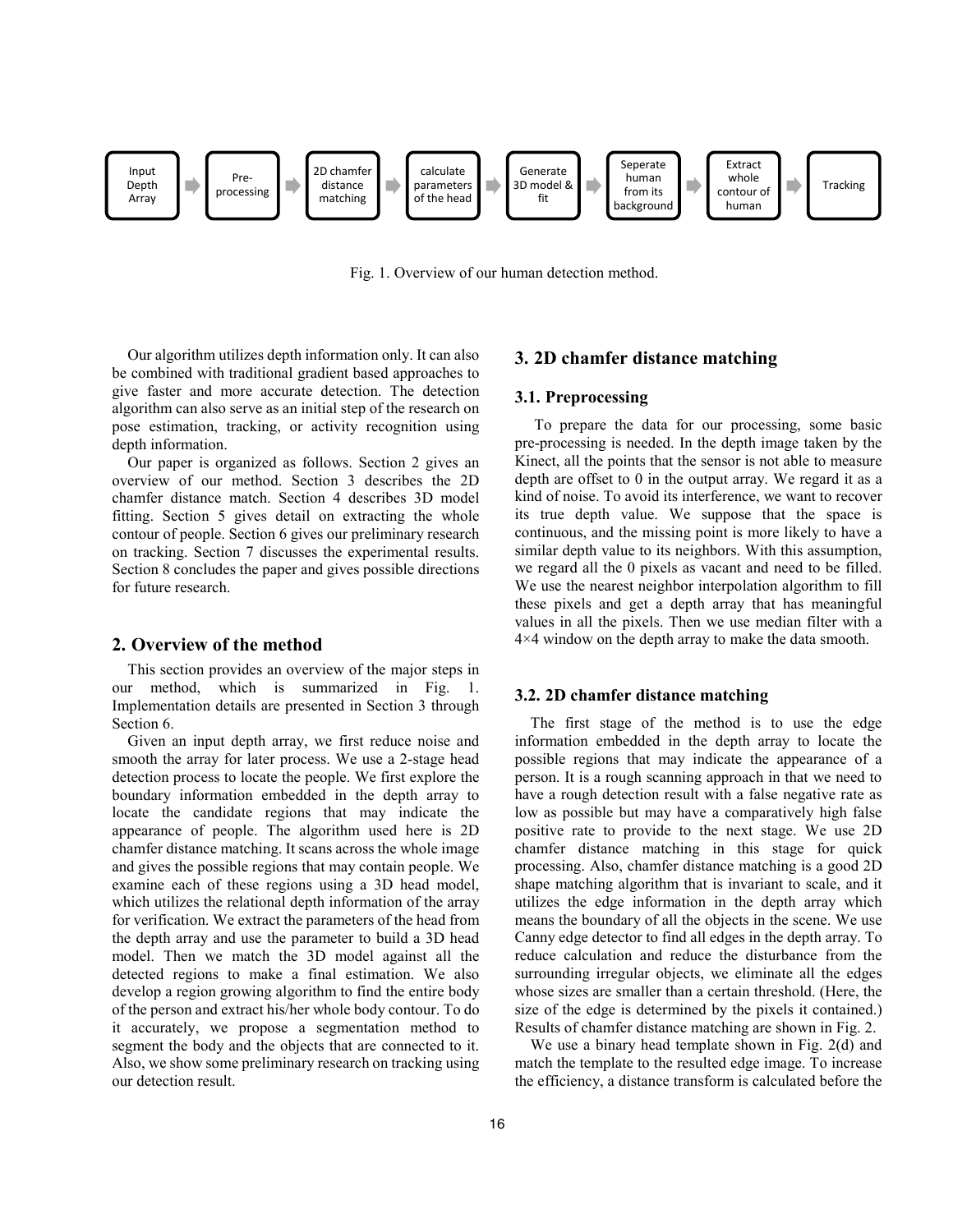

Fig. 2. Intermediate results of 2D Chamfer match. (a) shows the depth array after noise reduction. (b) gives the binary edge image calculated using Canny edge detector and then eliminate small edges. (c) shows the distance map generated from edge image (b). Match the binary head template (d) to (c) gives the head detection result (e). Yellow dots indicate the detected locations.

matching process. This results in a distance map of the edge image, where pixels contain the distances to the closest data pixels in the edge image. Matching consists of translating and positioning the template at various locations of the distance map; the matching measure is determined by the pixel values of the distance image which lie under the data pixels of the transformed template. The lower these values are, the better the match between image and template at this location. If the distance value lies below a certain threshold, the target object is considered detected at this place, which means that a head like object is found here. We use the phrase "head like object" here because the object we detected may not be a real head because we used a high threshold here to guarantee a very low false negative rate. Whether this object is actually a head we will decide at the next stage. It is usually the case that the person in the scene is likely to appear at any depth, which means the head size will change according to the depth. To make the algorithm invariant to scale, we generate an image pyramid with the original image at the bottom; each image is subsampled to generate the next image at the higher level. The subsample rate we used here is 3/4, and the number of the level of the pyramid depends on the scene. If the scene contains a larger range of depth, a larger number of levels is needed. This template is able to find head of the person in all poses and views. If the person is in a horizontal position or is upside down, it is easily settled by rotating the template and running the same detection process.

The result of all the steps in this stage is shown in Fig. 2.

### **4. 3D model fitting**

Now we are going to examine all the regions that are detected by the 2D chamfer matching algorithm.

#### **4.1. Compute the parameters of the head**

In order to generate the 3D model to fit on the depth array, we must know the true parameter of the head that appears in the detected region. To estimate this, we conduct an experiment and get the regression result for the depth of the head and its height, shown in Fig.3.



Fig. 3 Regression result of head height and depth.

The cubic equation we get is:

$$
-y = p_1 \cdot x^3 + p_2 \cdot x^2 + p_3 \cdot x + p_4 \tag{1}
$$

Here,

$$
\begin{cases}\np_1 = -1.3835 \times 10^{-9} \\
p_2 = 1.8435 \times 10^{-5} \\
p_3 = -0.091403 \\
p_4 = 189.38\n\end{cases}
$$

From the detection result of 2D chamfer matching, we can get the depth of the head like object from the original depth array. By equation (1), we calculate the standard height of the head in this depth. Then we search for the head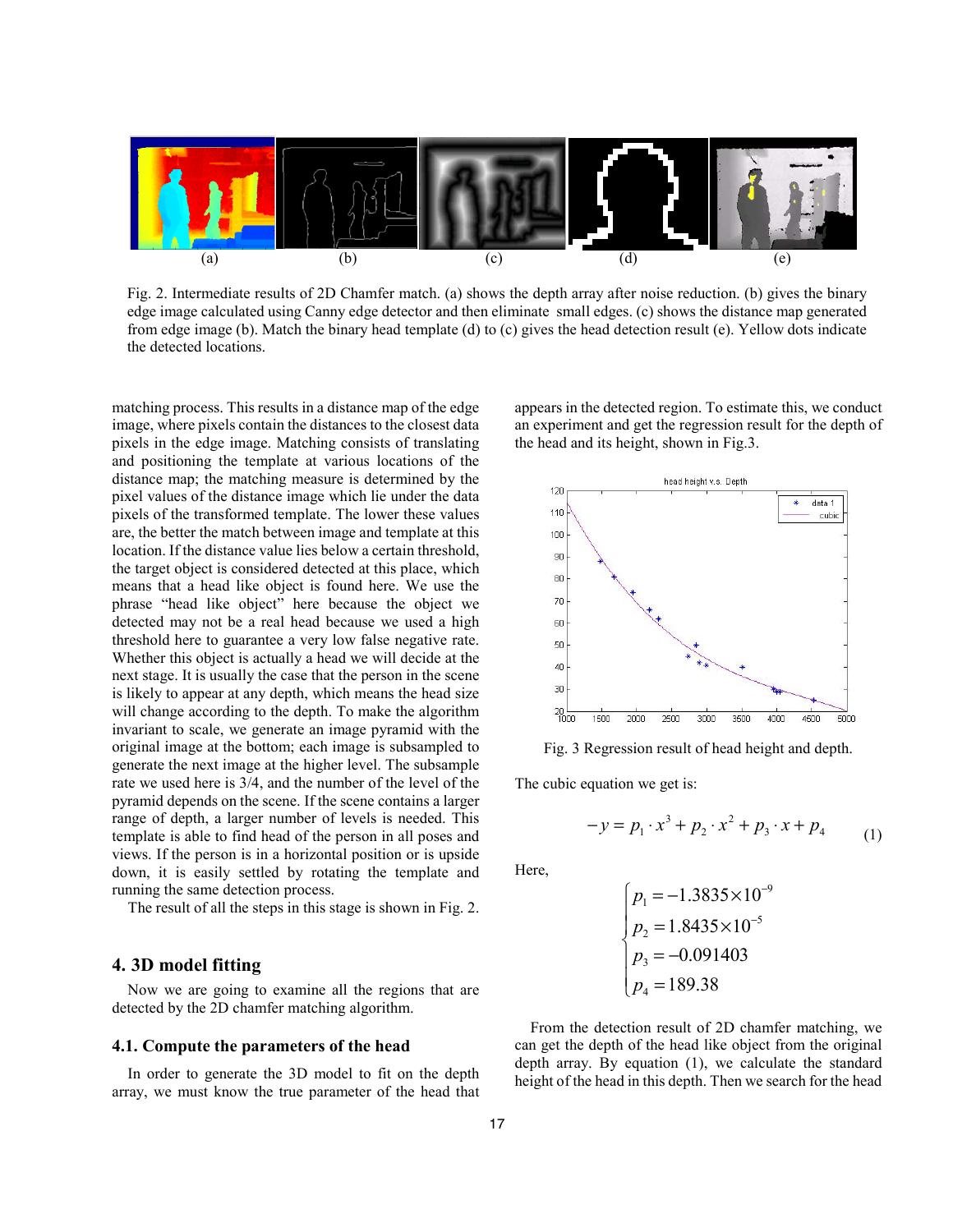within a certain range that is defined by the standard height of the head:

$$
R = 1.33h / 2. \tag{2}
$$

Here, h is the height of the head calcu lated from equation (1), R is the search radius.

Next, we search for the head within a circular region defined by radius R in the edge image. If there is a circular edge in this region that satisfied all the constraints, e.g. size pass a certain threshold, it is decided that a head is detected. The next thing to do is to find the true radius of the head. It happened to be that the distance map we calculated at 2D chamfer matching stage can be used to estimate the radius of the head. Recall that the pixels in the distance map contain the distances from this pixel to the closest data pixels in the edge image, considering the head is a circular like shape, the value of the center of the head on the distance map is just an approximation of the radius of the head. So we can take this directly as our estimation of the true radius of the head  $R_t$ .

### **4.2. Generate 3D model**

Considering the calculation complexity of 3D model fitting is comparatively high, we want th he model to be view invariant so that we don't have to us se several different models or rotate the model and run several times. The model should generalize the characteristics of the head from all views: front, back, side and also higher and lower views when the sensor is placed higher or lower or when the person is higher or lower. To meet these constraints and make it the simplest, we use a hemisphere as the 3D head model.

### **4.3. Fitting**

Next, we fit the model onto the regions detected from previous steps. We extract a circular region CR with radius  $R_t$  around the detect center and normalize its depth:

$$
depth_n(i, j) = depth(i, j) - \min_{i,j}(depth(i, j))
$$

$$
i, j \in CR
$$
 (3)

Here, depth $(i, j)$  is the depth value of pixel  $(i, j)$  in the depth array. depth  $n(i,j)$  is the normalized depth value of pixel  $(i, j)$ . Then we calculate the square error between the circular region and the 3D model:

$$
Er = \sum_{i,j \in CR} |depth_{n}(i,j) - template(i,j)|^{2}
$$
\n(4)



Fig.4. 3D head model. (a) illu strates the demands of the head model: the model should invariant to different views. (b) shows the hemisphere mod el we used as the 3D head model

We use a threshold to deci de whether the region is actually a head. Fig. 5. illustrates some of the steps in this stage, and shows the result of th he 3D matching.

### **5. Extract contours**

We extract the overall contour of the person so that we may track his/her hands and feet and recognize the activity. In an RGB image, despite the person is standing on the ground, it is less a problem to d etect the boundary between the feet and the ground plane using gradient feature. However, in a depth array, the values at the person's feet and the local ground plane are the same. Therefore, it is not feasible to compute humans' whole body contours from a depth array using regular edge d detectors. The same applies when the person touches any other object that is partially in the same depth with the person n. To resolve this issue, we take advantages of the fact th hat persons' feet generally appear upright in a depth array regardless of the posture. We use the filter response of

$$
F = [1, 1, 1, -1, -1, -1]^T
$$
\n(5)

to extract the boundary between the persons and the ground.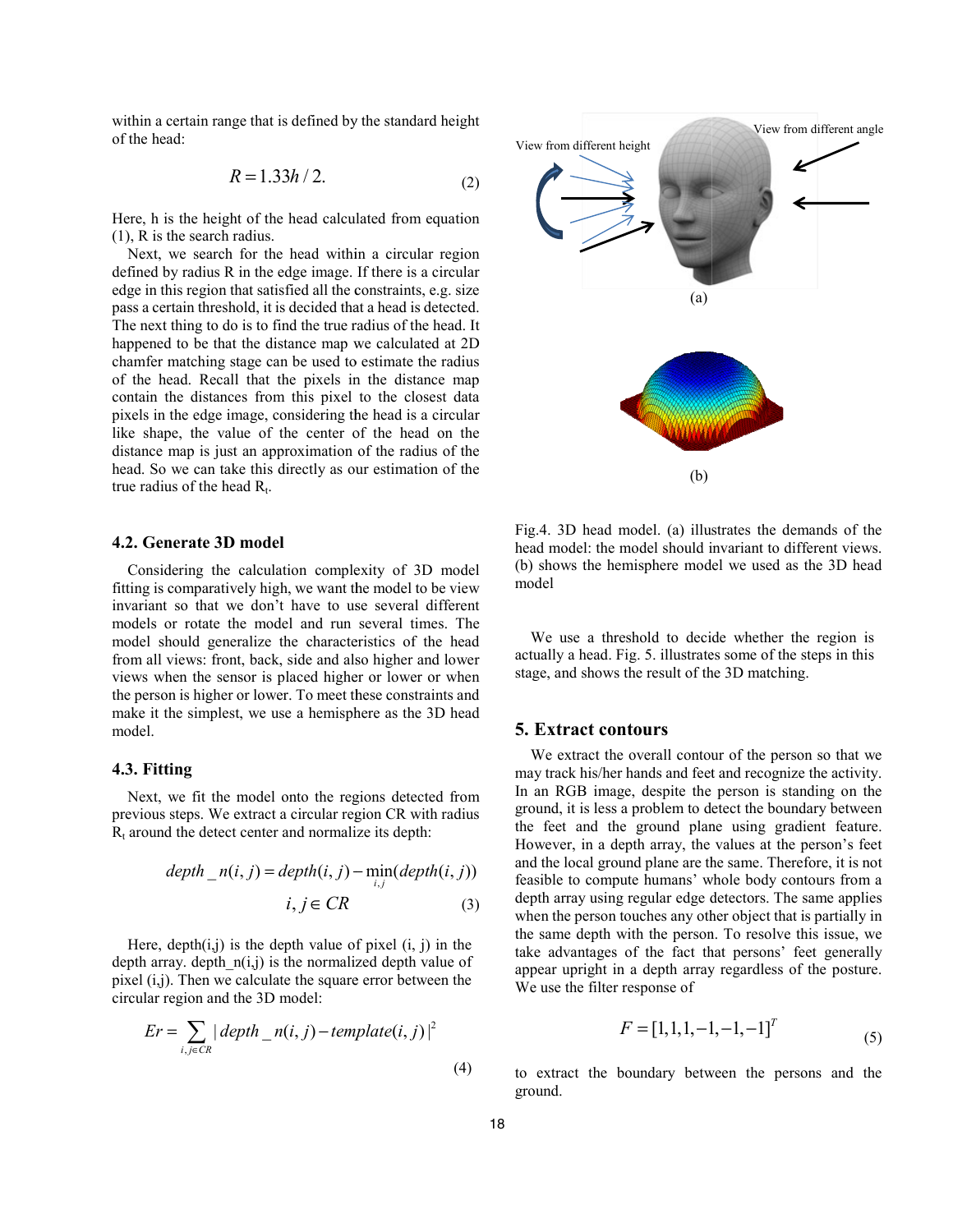

Fig. 5 (a) illustrates the process of estimating the true parameter of the head from the distance map. Input of the 3D model fitting is the output of the 2D chamfer matching in Fig. 2(e). Output of 3D model fitting is shown in (b). Yellow dots indicate the center of the head detected.

The thresholded filter response delineates the planar areas that are parallel to the floor. The edges extracted by F filter response together with the original depth array are added together as the input to our region growing algorithm. Fig. 6 shows an example of the filter response. (The color distributions of in both images are a little different because of we scale the array for display, the corresponding values are the same.)



Fig. 6. (a) Original depth array. Some parts of the body are merged with the ground plane and wall. (b) The input depth array to the region growing algorithm. The ground plane is delineated by the thresholded *F* filter response. The edges along the feet well separate the persons from the floor.

We develop a region growing algorithm to extract the whole body contours from the processed depth array. It is assumed that the depth values on the surface of a human object are continuous and vary only within a specific range. The algorithm starts with a seed location, which is the centroid of the region detected by 3-D model fitting. The rule for growing a region is based on the similarity between the region and its neighboring pixels. The similarity between two pixels  $x$  and  $y$  in the depth array is defined as:

$$
S(x, y) = |depth(x) - depth(y)|
$$
 (6)

Start region growing until similarity between the region and

neighboring pixels is higher than a threshold

i. Initialize: region = seed

ii.

(1) Find all neighboring pixels of the region

(2) Measure the similarity of the pixels and the region (Eq.7) s1, s2, … and sort the pixels according to the similarity.

(3) If smin < threshold

 (3.1). Add the pixel with the highest similarity to the region.

> (3.2). Calculate the new mean depth of the region. (3.3). Repeat (1)-(3)

 else algorithm terminate

iii. Return the region

### Table 1. Region Growing Algorithm

Here, *S* is similarity and *depth*() returns the depth value of the pixel. The depth of a region is defined by the mean depth of all the pixels in that region:

$$
depth(R) = \frac{1}{N} \sum_{i \in R} (depth(i))
$$
\n(7)

The pseudocode of our algorithm is summarized in Table.1

The results of our region growing algorithm are shown in Fig. 7.



Fig. 7. (a) Result of our region growing algorithm. (b) The extracted whole body contours are superimposed on the depth map.

# **6. Tracking**

Finally, we give preliminary results on tracking using depth information based on our detection result. Tracking in RGB image is usually based on color, the assumption is that the color of the same object in different time frames should be similar. But in depth images we don't have such color information. What we have is the 3D space information of the objects, so that we can measure the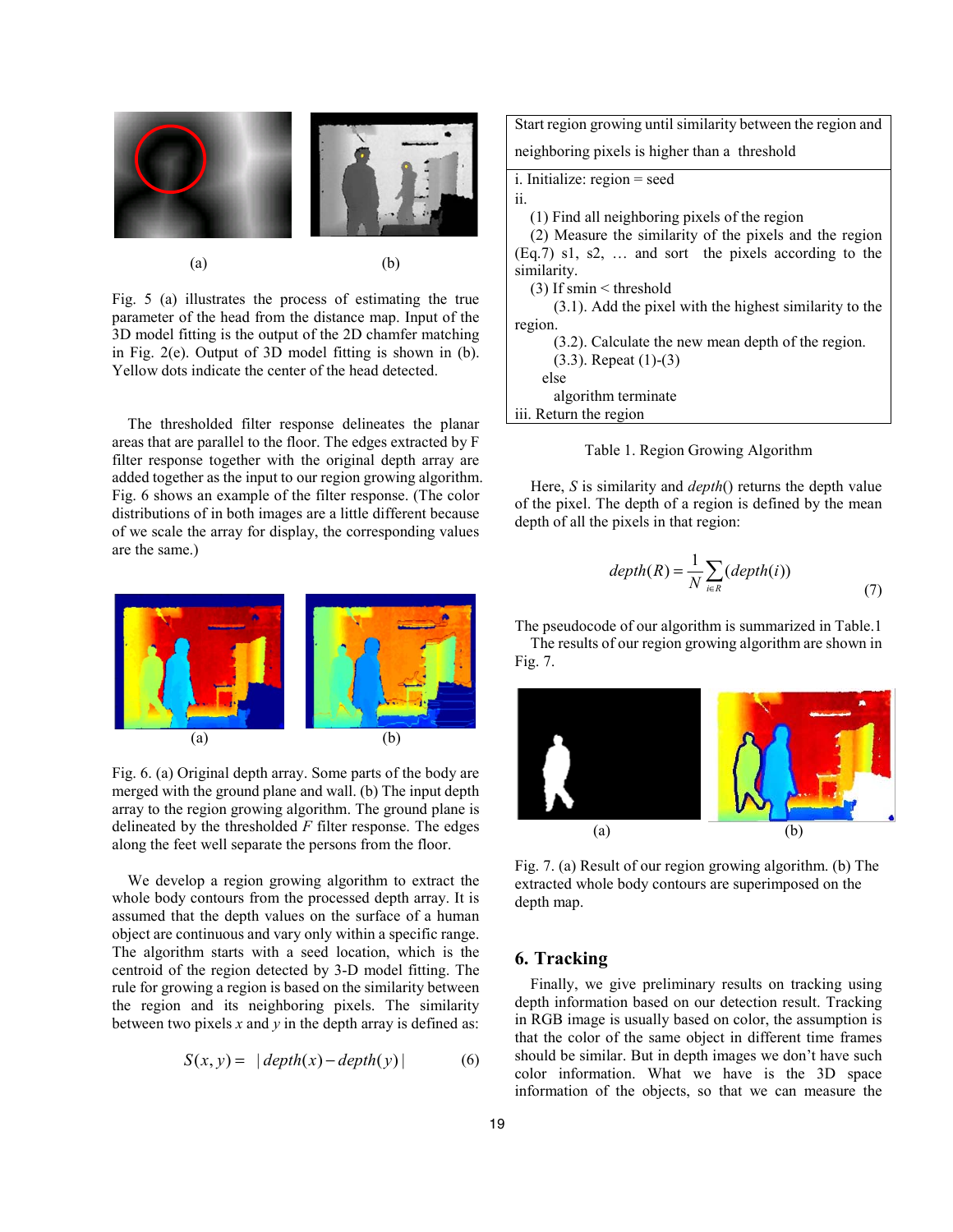movements of the objects in a 3D space. Our tracking algorithm is based on the movements of the objects. We assume that the coordinates and speed of the same objects in neighboring frames change smoothly, i.e. there should not be big jumps in coordinates or speed. First, we find the center of the detected blob. Then we calculate the 3D coordinates and speed of the persons in each frame. The coordinates are given in the depth array directly; the speed is calculated from the coordinates of neighboring frames. We define a energy score of the changes in space and speed:

$$
E = (c - c_0)^2 + (v - v_0)^2
$$
 (8)

Here, E is the energy score, c is the coordinates of the person in the current frame and  $c_0$  is the coordinates of the person in the last frame. v is the speed of the person in the current frame and  $v_0$  is the speed of the person in the last frame.

In the first frame, we label the person in turn according to the detection order. For the subsequent frames, we try all the possible matches of those people and take the one with the smallest energy score to be the solution. Special cases need to be handled when the total number of people in the frame changes, like when there are people get out of the scene or new persons join in.

### **7. Experimental results**

In this section we describe the experiments performed to evaluate our method. We show both qualitative and quantitative results on our datasets and compare our approach with a window-based human detection algorithm [6].

### **7.1. Dataset**

We evaluate our method using a sequence of depth arrays taken by the Kinect for XBOX 360 in indoor environment. We took the sequence in our lab with at most two persons presented in the scene. There are tables, chairs, shelves, computers, an overhead lamp and so on presented in the scene. The people have a variety of poses, and they have interaction with others or the surrounding objects. There are 98 frames in the test set and the frame rate is 0.4s/frame. The size of the depth array is 1200 ×900 and the resolution is about 10mm.

To better illustrate our image frames, we scale the depth array and plot using color map 'JET' as in Fig. 8. The depth is measured in millimeters and the points that failed to be measured are offset to 0 (which usually happen in the irregular edge of objects or surfaces that do not reflect infrared rays well, e.g. polyporous materials and when the



Fig.8. (a) a patch of the depth array (b) the depth array showed using color map JET

objects are moving fast). 0 value in depth array corresponds to the dark blue in the image in (b).

#### **7.2. Experimental results**

Our detection method performs well on our indoor dataset. Fig. 9 shows some of the results of our algorithm.



Fig. 9. Examples of the human detection result.

Fig. 10 shows the preliminary tracking results based on our detection result. 15 consecutive frames are shown, which includes two people walking past each other, one person gets occluded and appears again. The detection method performs well in most cases. We do not have any FP instances but only a few FN detections. It happened when the person's head is occluded by another person or half of the body is out of the frame, as shown in Fig. 11.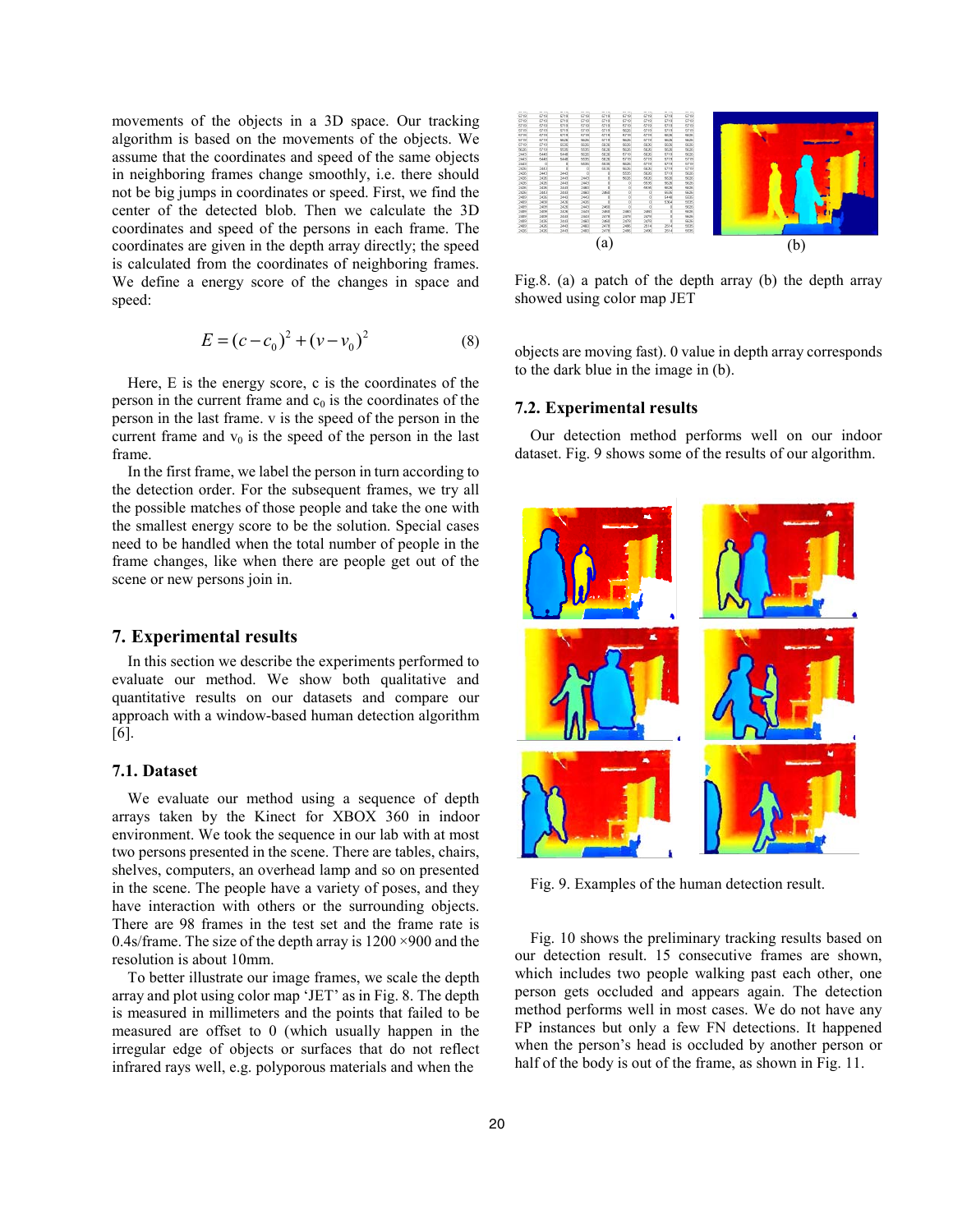

Fig. 10 Tracking result.



Fig. 11. FN examples. (a) The person behind is not detected. (b) The person on the left edge of the image is not detected.

We evaluate our method with different accuracy metrics, as shown in Table 2. The precision, recall and accuracy are defined as follows:

$$
Precision = \frac{TP}{TP + FP}
$$
 (9)

$$
Recall = \frac{TP}{TP + FN}
$$
 (10)

$$
Accuracy = \frac{TP + TN}{TP + TN + FP + FN}
$$
 (11)

We compare our algorithm with a recent window-based algorithm which uses the relational depth similarity features for classification [6].

| TР        | ΓN  | FP     | FR |  |
|-----------|-----|--------|----|--|
| 169       | 266 |        |    |  |
| Precision |     | Recall |    |  |
| 100%      |     | 96.0%  |    |  |
| Accuracy  |     |        |    |  |
| 98.4%     |     |        |    |  |

Table 2. Accuracy of our algorithm.

|         | <b>Precision</b> | Recall | Accuracy |
|---------|------------------|--------|----------|
| Our     | $100\%$          | 96.0%  | 98.4%    |
| Ikemura | 90.0%            | 32.9%  | 85.8%    |

Table 3. Comparison of performance

The original method uses TOF data. We perform an additive preprocessing step and implement the scheme on our Kinect data. Table 3 shows the comparison of performances of both methods. There are about 0 to 500 windows extracted from each frame and we subsample them and use the odd number of frames for training and even number of frames for testing. There are 770 positive examples and 2922 negative examples in the training set and 738 positive examples and 2930 negative examples in the test set. Note that the unit here is window not frame.

From Table 3 we can see that our algorithm outperforms Ikumura's algorithm on this dataset. The main reason is that Ikumura's window-based algorithm is better at handling the instances when the people in the frame are in an upright position. However, people in this dataset are presented in all kinds of postures and rotations. The recall of Ikemura's algorithm is low because it is a window-based method which has a large false negative rate. The high false negative rate actually does not deteriorate his performance because the same person would appear in a lot of scanning windows. The algorithm will produce true positive when the person is well centered in the window, and it will classify the rest of the windows which the persons are not in the center as negative frames. And that is the cause of the high false negative rate. But the person in the image is successfully detected in this case.

## **8. Conclusions**

In this paper, we propose a human detection method that uses the depth images obtained from the Kinect for Xbox360. The experimental results show that our algorithm can effectively detect the persons in all poses and appearances from the depth array, and it provides an accurate estimation of the whole body contour of the person. In addition, we explore a tracking algorithm based on our detection results. The approach can be applied in multiple tasks such as object segmentation, human detection,